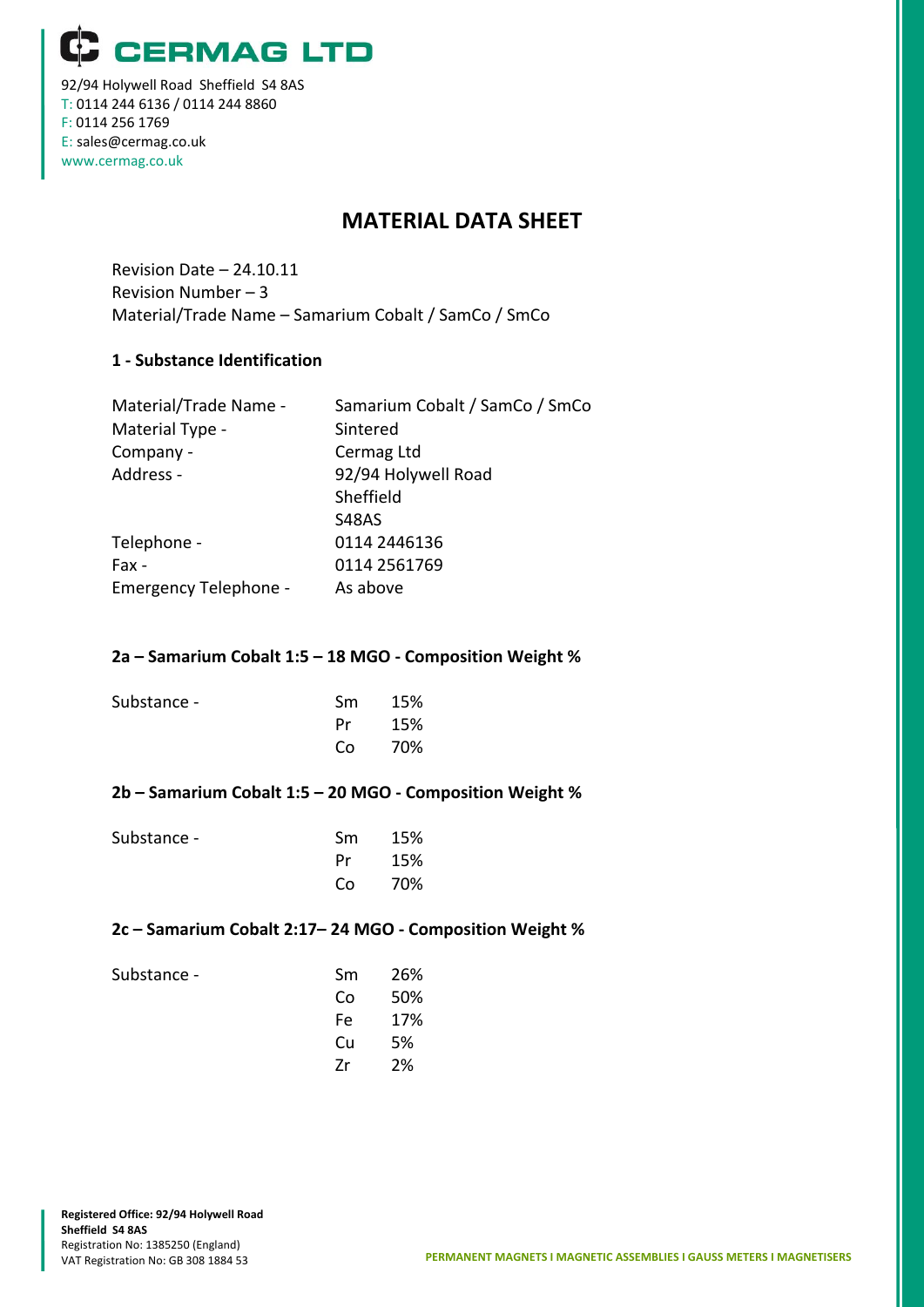www.cermag.co.uk

## **2d – Samarium Cobalt 2:17 – 26MGO - Composition Weight %**

| Substance - | Sm  | 26% |
|-------------|-----|-----|
|             | Co  | 50% |
|             | Fe. | 17% |
|             | Cu  | 5%  |
|             | 7r  | 2%  |
|             |     |     |

## **2e – Samarium Cobalt 2:17 – 28 MGO - Composition Weight %**

| Substance - | Sm. | 26% |
|-------------|-----|-----|
|             | Co  | 50% |
|             | Fe  | 17% |
|             | Cu  | 5%  |
|             | 7r  | 2%  |
|             |     |     |

## **2f – Samarium Cobalt 2:17 – 30 MGO - Composition Weight %**

| Substance - | Sm  | 26% |
|-------------|-----|-----|
|             | Co  | 50% |
|             | Fe. | 17% |
|             | Cu  | 5%  |
|             | 7r  | 2%  |
|             |     |     |

## **3 – REACH**

Samarium Cobalt materials contain no SVHC (Substances of Very High Concern) either in ingredients or in preparation

## **4 – Hazard Identification**

Samarium Cobalt is not listed in EH40 Occupational Exposure Limits or other listings of hazardous or toxic materials.

The handling of Alnico / Alcomax Magnets in the clean unmagnetised state causes no hazards to health. Hazards arise when they are ground or magnetised

Fine powders and grinding slurry may cause irritation to eyes, skin & respiratory systems. Only trained personnel should handle magnetised magnets.

Food & drink should be prohibited in the vicinity of the machining and linishing operation.

Flash Point - None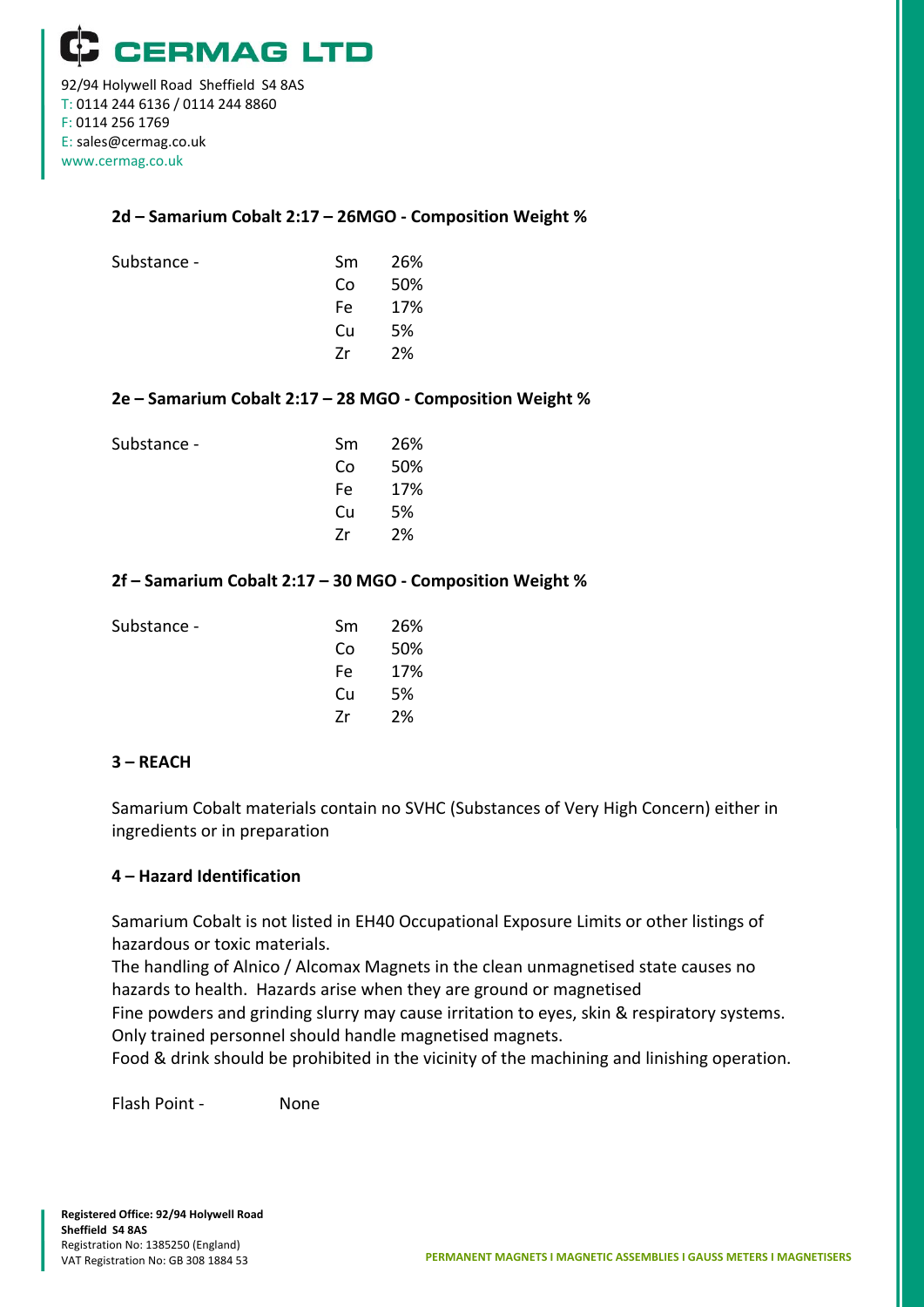

92/94 Holywell Road Sheffield S4 8AS T: 0114 244 6136 / 0114 244 8860 F: 0114 256 1769 E: sales@cermag.co.uk www.cermag.co.uk

## **5 – First Aid Measures**

| Inhalation - | Remove to fresh air area<br>Inform first aider                                |
|--------------|-------------------------------------------------------------------------------|
| Eyes -       | Flush dust from eyes with water<br>Inform first aider                         |
| Skin -       | Wash with soap & water<br>Inform first aider                                  |
| Ingestion -  | Give plenty of water to drink<br>Do not induce vomiting<br>Inform first aider |

## **6 – Fire Prevention**

Non Combustible

# **7 – Handling & Storage of Magnetised Products**

Due care should be taken when handling fully magnetised material as physical injury may occur through entrapment of body parts caused by the inadvertent attraction of magnetised material to other similar or ferro-magnetic material.

Close proximity to the magnetic field from magnetised material may effect the operation of heart pacemakers.

## **8a – Properties (Magnetic)**

|                 | Br<br>(Gauss) | bHc<br>(Oersted) | iHc<br>(Oersted) | <b>BH Max</b><br>(MGO) | <b>Magnetising</b><br>Force<br>(Oersted) |
|-----------------|---------------|------------------|------------------|------------------------|------------------------------------------|
| $SmCo5 - 18MGO$ | 8,800         | 8,800            | 18,000           | 18                     | 25,000                                   |
| $SmCo5 - 20MGO$ | 9,100         | 8,800            | 15,000           | 20                     | 25,000                                   |
| Sm2Co17 - 24MGO | 10,000        | 9,000            | 15,000           | 24                     | 43,500                                   |
| Sm2Co17 - 26MGO | 10,400        | 9,500            | 15,000           | 26                     | 43,500                                   |
| Sm2Co17 - 28MGO | 10,800        | 9,500            | 15,000           | 28                     | 43,500                                   |
| Sm2Co17 - 30MGO | 11,000        | 9,500            | 15,000           | 30                     | 43,000                                   |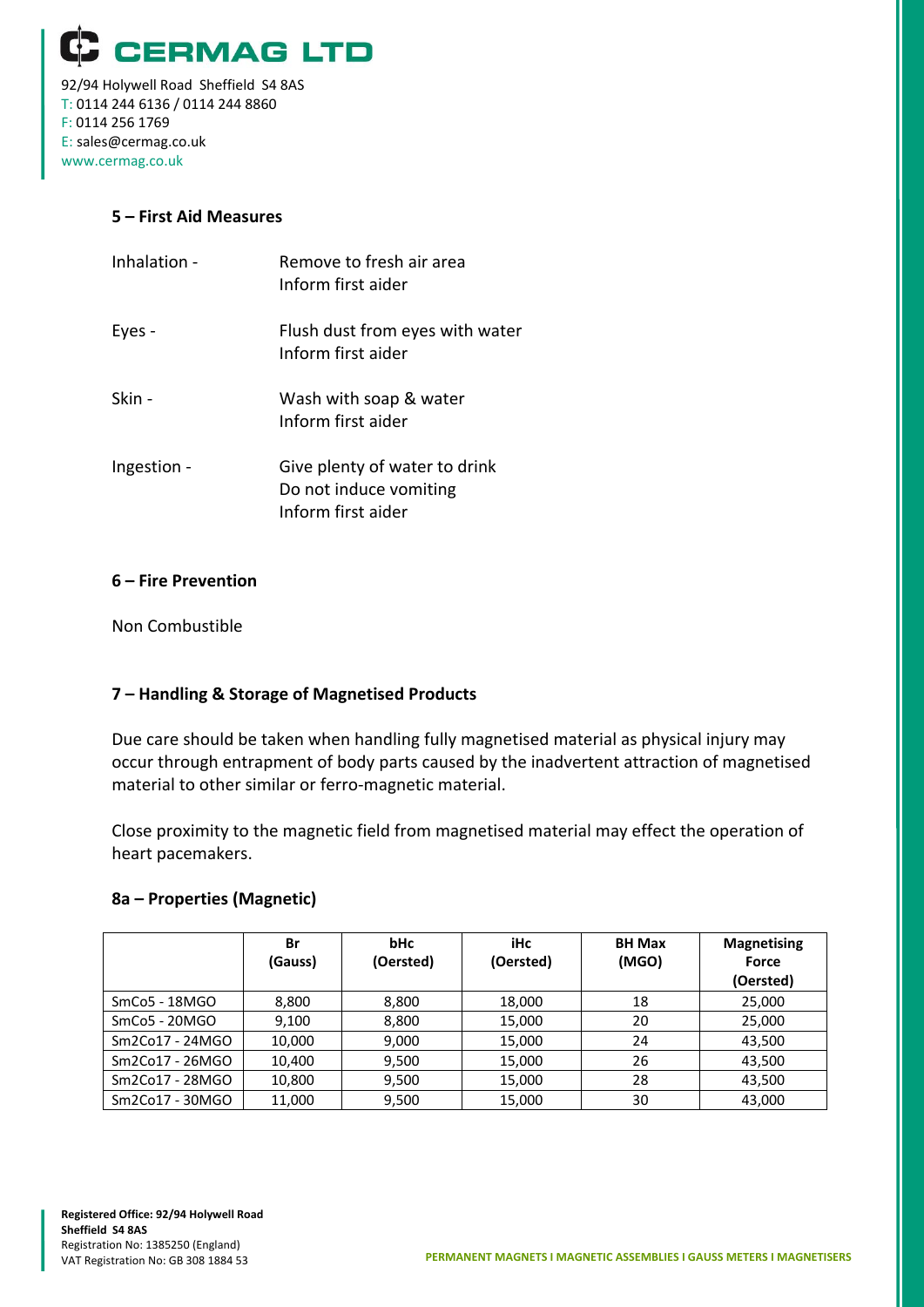

## **8b – Properties (Thermal)**

|                           | <b>Reversible Temperature</b><br><b>Coefficient of Br</b><br>(%change/°C) | <b>Curie Temperature</b><br>$(^{\circ}C)$ | <b>Maximum Working</b><br>Temp (°C) |  |
|---------------------------|---------------------------------------------------------------------------|-------------------------------------------|-------------------------------------|--|
| SmCo <sub>5</sub> - 18MGO | $-0.04$                                                                   | 750                                       | 250                                 |  |
| $SmCo5 - 20MGO$           | $-0.04$                                                                   | 750                                       | 250                                 |  |
| Sm2Co17 - 24MGO           | $-0.035$                                                                  | 825                                       | 350                                 |  |
| Sm2Co17 - 26MGO           | $-0.035$                                                                  | 825                                       | 350                                 |  |
| Sm2Co17 - 28MGO           | $-0.035$                                                                  | 825                                       | 350                                 |  |
| Sm2Co17 - 30MGO           | $-0.035$                                                                  | 825                                       | 350                                 |  |

## **8c – Properties (Physical)**

|                 | Density<br>(g/cm <sup>3</sup> ) | <b>Tensile</b><br>Strength<br>(PSI) | <b>Modulus</b><br>of<br>elasticity<br>(PSI) | <b>Hardness</b><br>(Rockwell) | <b>Coefficient of</b><br>thermal<br>expansion<br>$(10^6$ per °C)<br>Perpendicular<br>to orientation | <b>Coefficient</b><br>of thermal<br>expansion<br>$(10^6$ per °C)<br><b>Parallel to</b><br>orientation | <b>Electrical</b><br><b>Resistivity</b><br>at $20^{\circ}$ C<br>(Ohm-cm<br>$x 10^{-6}$ |
|-----------------|---------------------------------|-------------------------------------|---------------------------------------------|-------------------------------|-----------------------------------------------------------------------------------------------------|-------------------------------------------------------------------------------------------------------|----------------------------------------------------------------------------------------|
| SmCo5 - 18MGO   | 8.4                             | 6000                                | $23 \times 10^{6}$                          | 53                            | 13                                                                                                  | 6                                                                                                     | 53                                                                                     |
| $SmCo5 - 20MGO$ | 8.4                             | 6000                                | $23 \times 10^{6}$                          | 53                            | 13                                                                                                  | 6                                                                                                     | 53                                                                                     |
| Sm2Co17 - 24MGO | 8.4                             | 5000                                | $17 \times 10^{6}$                          | 56                            | 11                                                                                                  | 8                                                                                                     | 86                                                                                     |
| Sm2Co17 - 26MGO | 8.4                             | 5000                                | $17 \times 10^{6}$                          | 56                            | 11                                                                                                  | 8                                                                                                     | 86                                                                                     |
| Sm2Co17 - 28MGO | 8.4                             | 5000                                | $17 \times 10^6$                            | 56                            | 11                                                                                                  | 8                                                                                                     | 86                                                                                     |
| Sm2Co17 - 30MGO | 8.4                             | 5000                                | $17 \times 10^{6}$                          | 56                            | 11                                                                                                  | 8                                                                                                     | 86                                                                                     |

# **9 – Stability and Reactivity**

Stable at all temperatures

## **10 – Disposal Considerations**

Do not dispose into watercourses Use only licensed contractors Dispose in accordance with Special Waste Regulations 1996

## **11 – Transport Information**

Not Classified as Hazardous for Transportation by air. Magnetic fields within 0.00525gauss at 15 feet, as legislation states.

This data sheet needed is to accompany our commercial invoice with freight.